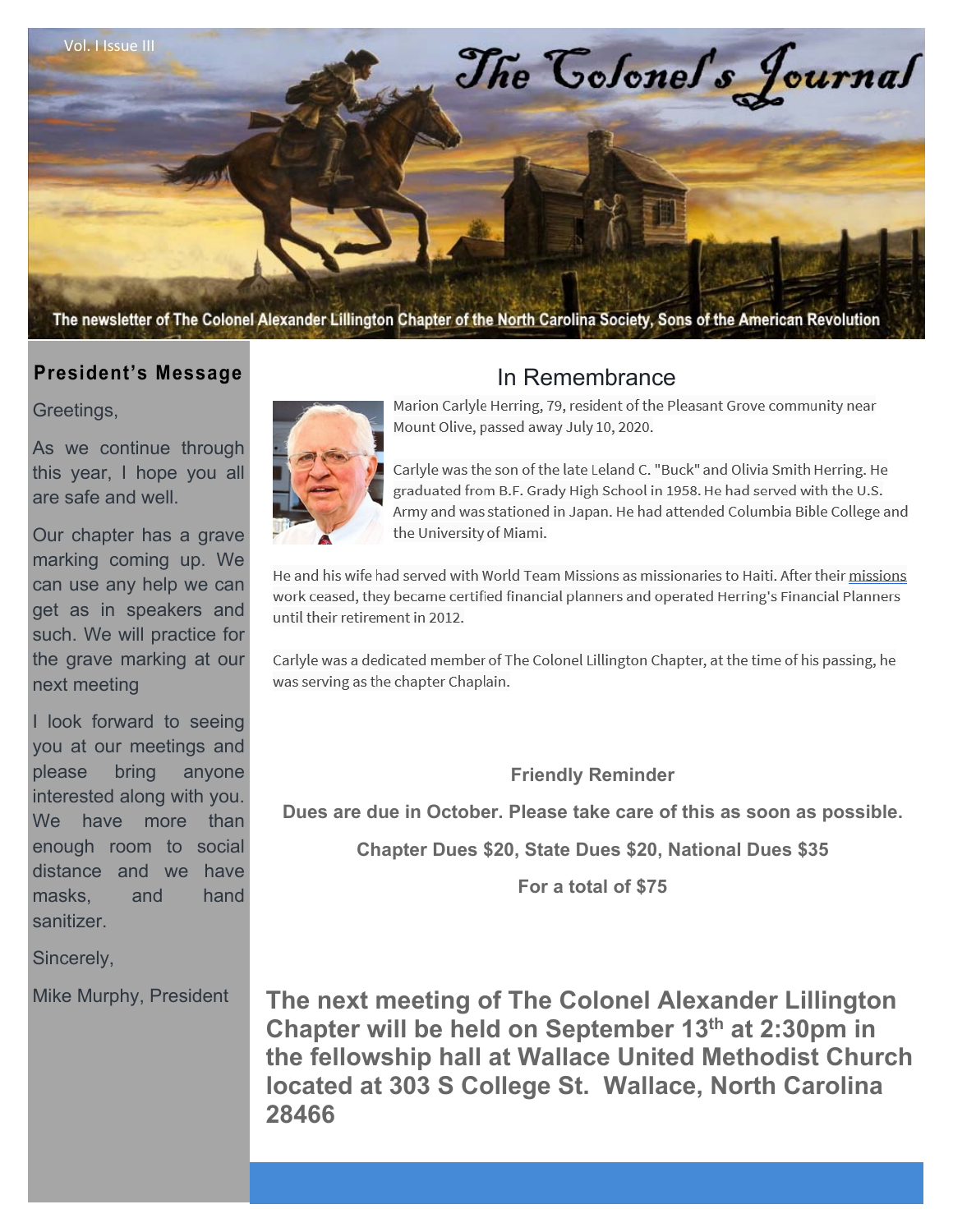

# **UPCOMING GRAVE MARKING CEREMONY**

**October 10<sup>th</sup> at 10am** – The Colonel Alexander Lillington Chapter invites you to attend a Compatriot Grave Marking Ceremony for COMPATRIOT LT. BARNET BROCK on October 10<sup>th</sup> beginning at 10:00am at 2428 NC-**50, Rose Hill, NC** Please contact Mike Murphy at 910‐789‐9090 (cell) or email **mmurphy@ec.rr.com** more information.

Directions: From Wilmington, North Carolina https://goo.gl/maps/tVqnXd9S49EQKuSm7

From Raleigh https://goo.gl/maps/ijPAkUMpAfWuyXk5A

GPS Coordinates The Road 34.862822, -77.880035 The Cemetery 34.869899, -77.877376

# This Month's Book Recommendation

#### *Redcoats on the River: Southeastern North Carolina in the Revolutionary War by Robert M. Dunkerly*

It has been said that while the famous battles of the American Revolution were fought in the North, the decisive battles were fought in the South. During the Revolutionary War, no place was more important than the southeastern part of North Carolina. Based on eyewitness accounts (many never before published), including journals, diaries, military reports, archaeological studies, and family histories, this is the story of Wilmington and the Lower Cape Fear during the Revolution. **The Colonel's Journal** Issue 03 Aug. 2020





### **Officers**

Mike Murphy President

Matthew Ezzell Vice President

Henry Campbell **Secretary** 

John Thornhill Treasurer

Virgil Stroud Chaplain

The Colonel's Journal welcomes submissions and/or comments and suggestions. Please send them to mmurphy@ec.rr.com